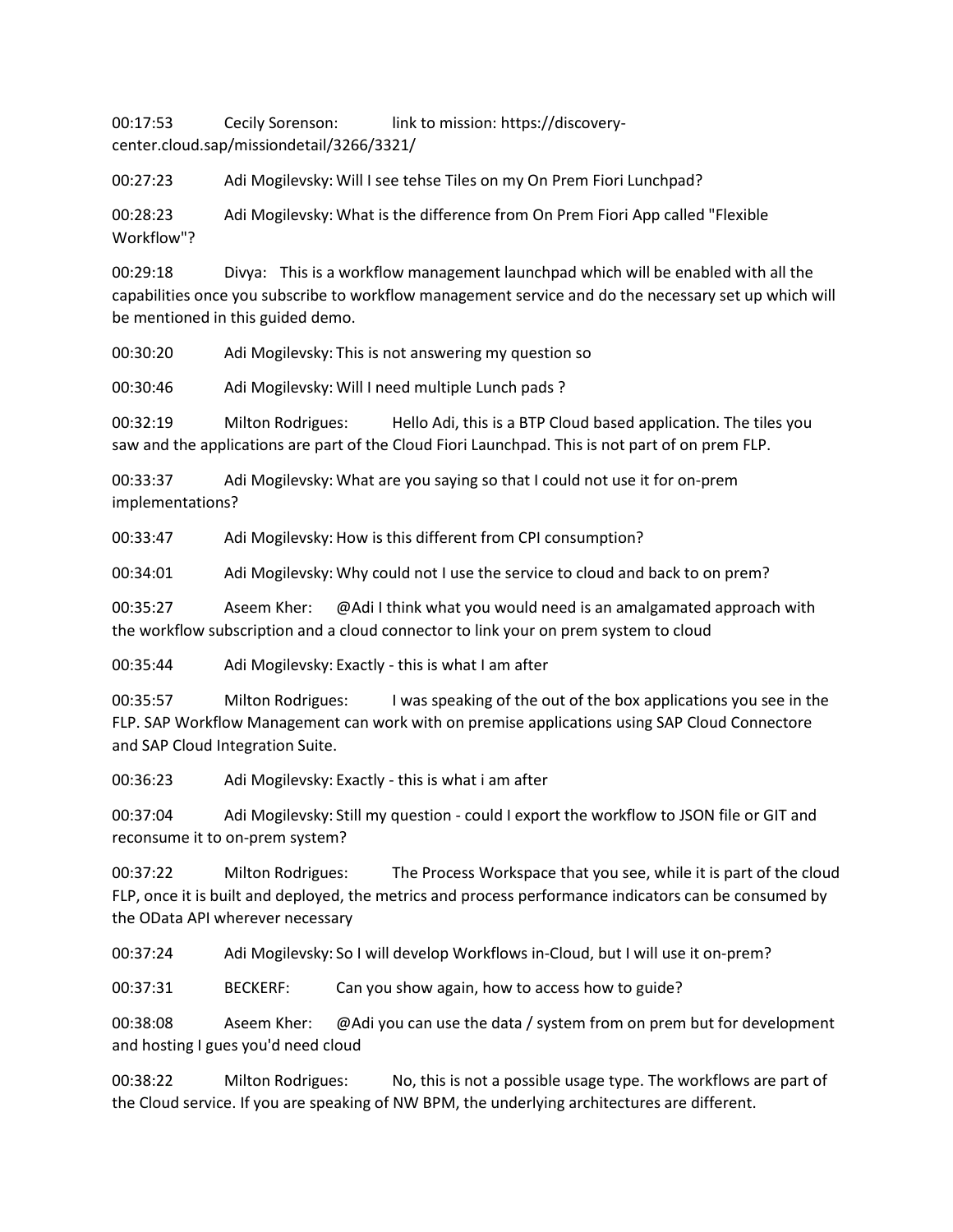00:39:02 Aseem Kher: @Milton If i have a valid subscription for BTP can I not create destinations and use them ?

00:40:09 Milton Rodrigues: @aseem, could you elaborate? use what with destinations? If you expose anything as REST or OData, you should be able to access them. If it is on prem, you would need an SAP CC

00:41:37 Milton Rodrigues: @beckerf, is this what you are looking for https://help.sap.com/viewer/product/WORKFLOW\_MANAGEMENT/Cloud/en-US?task=discover\_task

00:41:41 Aseem Kher: @Milton yup CC is what I was talking about

00:42:14 Aseem Kher: like when I create a FIORI app on cloud leveraging OData from an on prem system

00:44:10 BECKERF: @milton, Divya show us a screen with different tile, prerequiste, dev...I was speaking about this one.

00:44:49 Phil Cooley: When using a Workflow Form, can you read Business rules to determine which fields in the form you want to show - possibly based on responses to some of the questions? OR would a SAPUI5 component be required?

00:45:02 Srinivasan: Could you please tell the usage of Business Key again ?

00:45:03 Milton Rodrigues: @BECKERF, this is part of the mission. I believe you are speaking about the Boosters. This is in your trial account as well

00:45:32 Cecily Sorenson: @beckerf you are referring to the mission project board. Here is the link to the mission: https://discovery-center.cloud.sap/missiondetail/3266/3321/ Once you start the mission you can access each of the tiles and contents.

00:46:30 Milton Rodrigues: @sreenivasan, business key is a unique identifier for your workflow. It is recommended to use a context attribute (unique) as a business key, examples, employee id in case of an HR workflow, sales order id in case of sales orders

00:48:25 Milton Rodrigues: @Phil, Forms is a rapid development tool. It is NOT recommended for productive coding. Instead, SAP UI5 must be used. In short, Forms has very reduced features and such dynamic requests such as API calls etc is not possible

00:48:39 Aman Varshney: While terminating in case of synchronous and parallel multicast will the response hold any footprint of the termination?

00:48:48 Phil Cooley: Yep, thought so - just good to get confirmation

00:48:55 BECKERF: @celily, thnaks

00:49:57 Milton Rodrigues: @aman, the workflow execution log will maintain all states and terminations, and relevant reasons in itself.

00:50:13 Milton Rodrigues: even errors will be logged where relevant